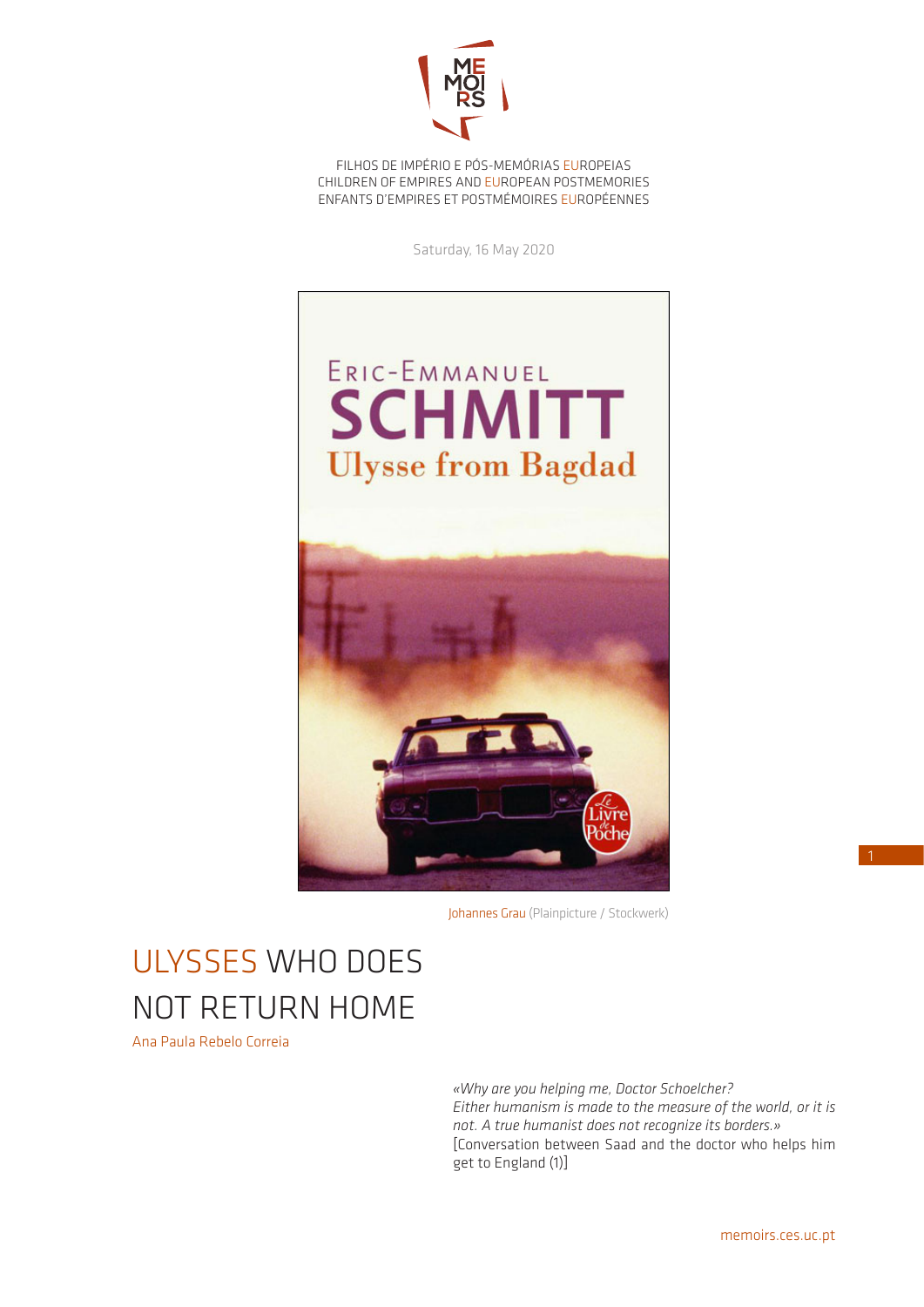

Eric-Emmanuel Schmitt's *Ulysse from Bagdad* was published in France in 2008 (2). Why write about a book that is more than a decade old now? If "to write is to act ", in Emmanuel Schmitt's words, to read is to know, reflect, think, and above all, to protect the memory of the history of humanity as it repeats across centuries. For Saad, the protagonist of *Ulysse from Bagdad*, the desire to read is the desire for freedom: "…That day I gained a taste for literature, or for freedom, which is the same thing" (3).

*Ulysse from Bagdad* is highly topical. It is worth reading and rereading. Through the story of the young Iraqi, Saad (who, at the beginning of the book, evokes the paradox of his name: "I'm called Saad Saad, which in Arabic means "Hope Hope ", but, in English, "Sad Sad"), and through the myth of Ulysses that accompanies it, we enter a labyrinth of the transhistorical conditions of human existence: war, exodus, flight, migration and clandestinity. The duality of the protagonist's name and its opposing meanings in different languages appear as omens of the ambiguous status of the refugee and the clandestine migrant, uprooted from his country, looking for a better life elsewhere. Being a migrant with no legal status gives Saad the opportunity to salvage a lost identity: "I belong to no nation. Not to the country I fled from. Not to the country I pass through. Clandestine. Simply clandestine. Welcome nowhere. Foreign everywhere" (4).

In a polyphonic narrative between fiction and reality, across fifteen chapters Saad's first person epic unfolds as a diary that is both a personal account and an essay on the human condition. In Iraq, under Saddam Hussein's dictatorship, Saad's until then happy and stable life gradually changes. Like Ulysses, Saad embarks on a dangerous journey, facing countless obstacles on land and at sea. His journey confronts him with difficult decisions, often against his ethical and moral principles. But unlike the Greek hero, Saad is not protected by the gods, and nor does he begin a journey home. His journey is lonely, one of flight with no return, full of defeats and no conquests. His destiny is in his hands, guided only by the words of his deceased father, who appears at intervals to accompany and advise him.

The story is told when Saad has finally arrived in Europe, on the final stage of a violent and chaotic journey that has taken him through discrimination, invisibility and exclusion. He has lost the hope that he was filled with when he left Baghdad. Across childhood memories, the need to leave, and the terrible reality of his journey to Europe, the text unfolds as a voyage with breaks for reflection and meditation. Saad questions himself, wonders about what he lost and what he is looking for, and about his destiny, laced with illusion and disappointment. There is a pervasive and permanent confrontation between the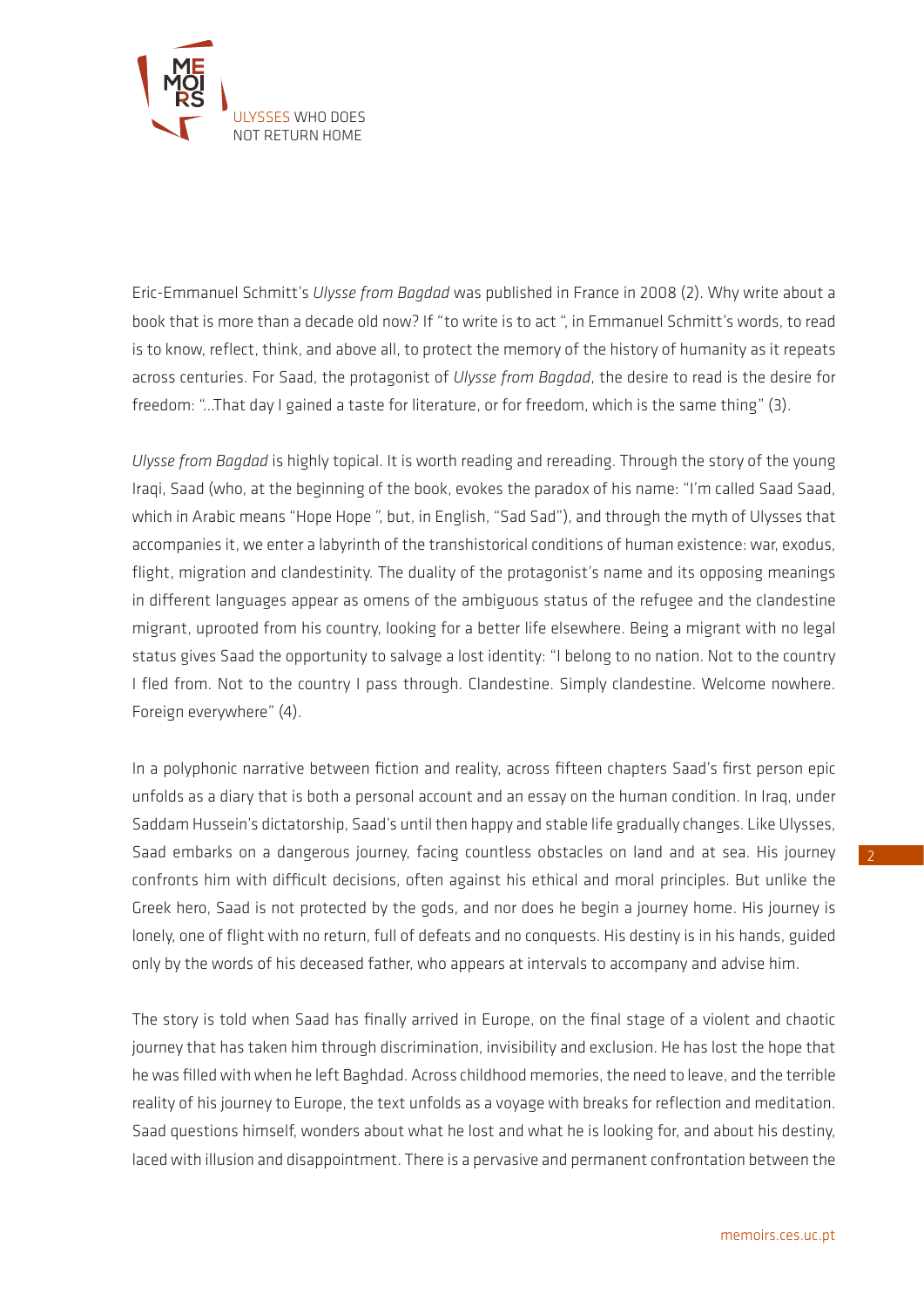

past and the present, between a happy childhood and the harsh reality that surrounds and oppresses it. Before describing his birth in Baghdad and his happy and hopeful childhood, Saad presents us with a painful verdict on his life. Living precariously in Soho, London, in a room of two square metres, he declares that he will be the last of his family. Having children in conditions which make him ashamed would only perpetuate a catastrophe (5).

Saad, the migrant, the clandestine, the invisible, is a university student and the son of a learned librarian and poet, a collector of books banned by the dictatorship, passionate about Greek and Roman literature and mythology. His father shared with Saad the secrets of the books in his "Pocket Babel", the hidden library in the living room. Pampered by his sisters, mother and family, in the space of a few months young Saad watches his brothers-in-law die in a terrorist attack, his girlfriend disappear in a bombing, his father die at the hands of an American blunder, and three nephews die from disease and malnutrition. With Saddam Hussein's regime, the war with Kuwait, and American sanctions, the repression is senselessly violent. The population is starved of essential goods. Without food, water, and medicines, and suffocated by corruption and fear, Iraq is a country where "everyone becomes everyone's enemy". In just a few years, Saad loses his points of reference, his friends, and the very framework of his existence. The Europe of freedom and democracy, of peaceful and well-organized cities where people live in peace and harmony, is the sole horizon on which to imagine a future and to support his mother and sisters.

Inspired by his father and the culture that he instilled in him, Saad shares a passion for the English language and English literature that unites him with Leila. For Saad, Europe is England, the land of Agatha Christie: "What could be more soothing than a world where there are only domestic crimes, exquisite, artistically staged, carried out by intelligent criminals with sophisticated venoms. For us, here, who live in a universe of brutes, in which force wins, it is a delicious, charming exoticism" (6).

From distant Iraq, where dictatorship and fear upend any possibility of thinking about the future, it is during the journey to democratic Europe - imagined by Saad as a space of free and dignified existence - that the inhumanity of inequality, injustice, and blindness and indifference towards the other is revealed to Saad. Although he is a university student, in all the countries he passes through he is just another clandestine migrant: nameless, homeless and soulless. His clandestinity makes his intellectual, scientific and cultural skills invisible, confining him only to labour in the most undervalued sectors. As he says "Sometimes I am Saad the Hope, sometimes I am Saad the Sad, but in most people's eyes, I am nothing" (7).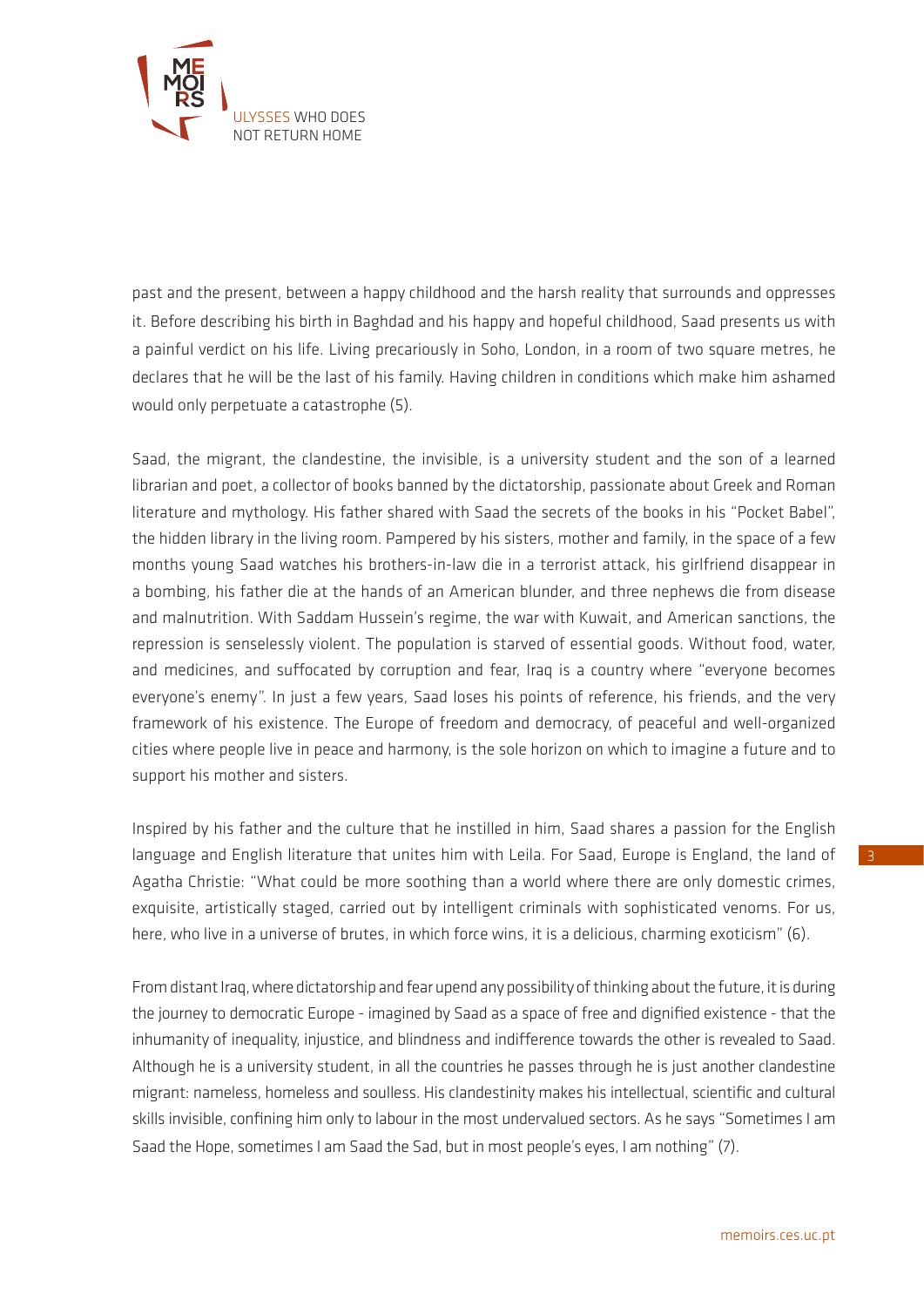

 $\overline{\phantom{a}}$  , where  $\overline{\phantom{a}}$ 

Saad travels through Egypt, crosses to Malta, suffers a shipwreck off the coast of Sicily, where he then stays for a year, arrives in Naples and travels to France and finally England. On his way the young law student works as an antique dealer, a drug mule and an escort in an Egyptian bar. He is a prisoner and castaway, the slave of a thousand humiliating jobs on which his survival depends. His principles, morals and identity are shattered, crushed and annihilated by the conditions in which he must resist and survive (8).

In spite of these vicissitudes and humiliations, Saad's gaze on the world is profoundly humane. His humanity comes through in the reflections that accompany him on his journey, in his conversations with his father, in his encounters, in his ability to listen, and in his enduring humour. Saad confronts us with the human capacity for resilience and hope. In a journey full of the indifference of those whose paths cross his, Saad also meets some who make a difference. In Naples, an officer who interrogates him helps him escape through the window and tell him how to cross the border on foot. In France, Max, Odile, Dr. Schoelcher and Pauline welcome him and help him to try to reach England.

In a complex web that tangles up the best and worst of the human condition, through Saad's journey Eric-Emmanuel Schmitt delivers a concrete testimony of the migrant condition, and a critical analysis of how Europe treats its clandestine migrants and restricts their opportunities. Saad's story presents us with a plural reflection on the ephemeral character of stability (we might all one day be Saad). It exposes our blindness to others, to social injustice, and to the importance of fraternity in building a, probably utopian, society based on peace and justice.

4

<sup>(1)</sup> *"Pourquoi m'aidez-vous, docteur Schoelcher ? Soit l'humanisme est à la mesure du monde, soit il ne l'est pas. Un véritable humaniste ne reconnaît ses frontières».* Eric Emmanuel Schmitt, *Ulysse from Bagdad*. Albin Michel, edition Poche, 2012, p. 248. The translation from the French is by Archie Davies.

<sup>(2)</sup> The book made waves at the time in France and Belgium, where it was widely reviewed and analysed. It remains a compulsory text in secondary education. In Portugal, further away from the question of migration and grappling engulfed in a deep recession, there was little discussion of the book. It has been translated into several languages and there is an edition in Brazilian Portuguese (*Ulisses de Bagdá* Editora Record, 2011. Translated by Joana Angélica de Melo), but no Portuguese edition. See also Marques, Isabel Simões. *Ulysse from Bagdad d'Éric-Emmanuel Schmitt ou l'épopée d'un clandestin* in S. A. Clara, & A. J. Domingues (Eds.), *L'étranger tel qui (s)´écrit*  (pp. 39-48). Porto: Faculdade de Letras da Universidade do Porto, 2014.

<sup>(3) &</sup>quot;…de ce jour, j'attrapai le goût de la lecture, ou de la liberté – ce qui équivaut" (p. 23).

<sup>(4) &</sup>quot;Je n'appartiens à aucune nation, ni au pays que j'ai fui, ni au pays que je traverse. Clandestin. Juste clandestin. Bienvenu nulle part. Étranger partout" (p. 11).